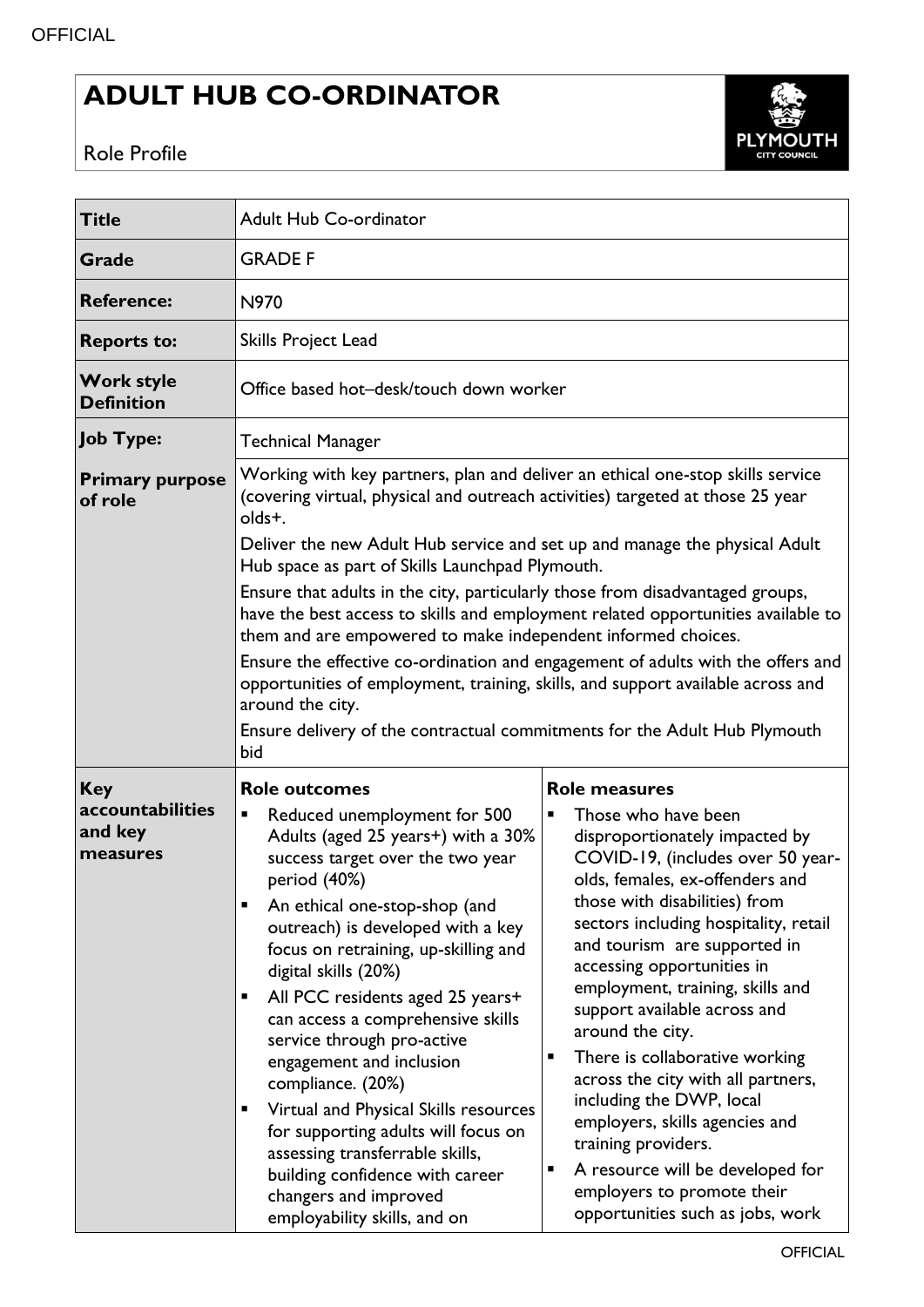|                       | delivering targeted retraining, up-<br>experience, apprenticeships, and<br>skilling and digital skills (20%)<br>those that emerge for example<br>from the Government's Plan for<br>Jobs and Lifetime Skill Guarantee.<br>The work programme will be<br>п<br>completed within funding budget.<br>Accurate and timely reports, data<br>п<br>collection and analysis and audit<br>information will meet the needs of<br>funders.<br>High quality outreach events and<br>п<br>marketing material to promote<br>events and the service will be<br>developed.<br>A high level of engagement with<br>п |
|-----------------------|-------------------------------------------------------------------------------------------------------------------------------------------------------------------------------------------------------------------------------------------------------------------------------------------------------------------------------------------------------------------------------------------------------------------------------------------------------------------------------------------------------------------------------------------------------------------------------------------------|
|                       | external business and employment<br>providers will be evident.                                                                                                                                                                                                                                                                                                                                                                                                                                                                                                                                  |
| <b>Key activities</b> | Project development and monitoring (60%)                                                                                                                                                                                                                                                                                                                                                                                                                                                                                                                                                        |
|                       | Lead on the development of the Adult Hub Plymouth and report in line<br>п<br>with the set objectives and performance measures for both the contract<br>and wider Skills4Plymouth Programme                                                                                                                                                                                                                                                                                                                                                                                                      |
|                       | Act as the first point of contact for enquiries from adults (25 years and<br>$\blacksquare$<br>older) and referring (16-24 years old), parents, carers and schools to the<br>Youth Hub Coordinator                                                                                                                                                                                                                                                                                                                                                                                              |
|                       | Ensure registered people are provided with a full assessment at the<br>п<br>beginning of their skills journey and individual action plans are delivered                                                                                                                                                                                                                                                                                                                                                                                                                                         |
|                       | Track and monitor progress and destination outcome(s) of the registered<br>п<br>people                                                                                                                                                                                                                                                                                                                                                                                                                                                                                                          |
|                       | Inform content and development of the Adult Hub Plymouth virtual service<br>п<br>as part of Skills Launchpad Plymouth, develop success stories and collate<br>testimonials                                                                                                                                                                                                                                                                                                                                                                                                                      |
|                       | Develop and deliver a programme of outreach activities in association with<br>٠<br>key partners, targeting areas of low engagement/and those most<br>disadvantaged across the city                                                                                                                                                                                                                                                                                                                                                                                                              |
|                       | Plan and set up a new physical and virtual space/resource as a home for<br>٠<br>Adult Hub Plymouth, part of Skills Launchpad Plymouth. Co-ordinate with<br>partners to ensure ongoing provision of in-house front line skills services<br>and manage the working environment ensuring safe practices and Covid<br>compliance                                                                                                                                                                                                                                                                    |
|                       | Facilitate Adult Hub Plymouth related working groups, represent at local<br>п<br>and regional meetings focused on young people to ensure sharing of best<br>practice and development of joint initiatives                                                                                                                                                                                                                                                                                                                                                                                       |
|                       | Support engagement activities with new entrant programmes including<br>$\blacksquare$<br>apprenticeships, traineeships and volunteering opportunities                                                                                                                                                                                                                                                                                                                                                                                                                                           |
|                       | Analyse and prepare monitoring, communication and briefing reports which<br>п<br>detail and report on progress in terms of programme, finances, delivery,<br>issues, and other project related matters.                                                                                                                                                                                                                                                                                                                                                                                         |
|                       | Line manage Skills Launchpad Receptionist<br>Ξ                                                                                                                                                                                                                                                                                                                                                                                                                                                                                                                                                  |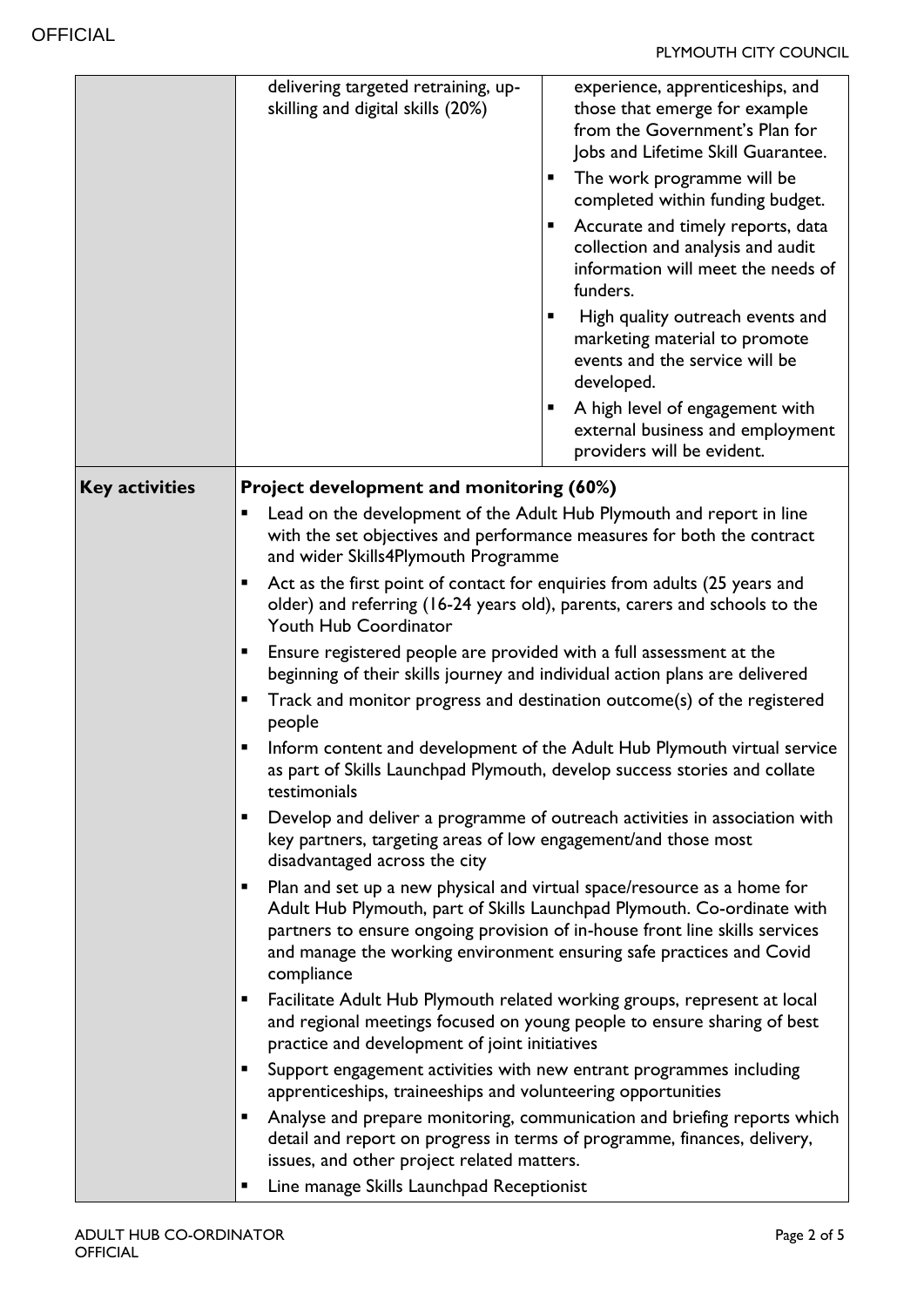|                                                  | Line manage volunteers from Industry, Further Education and Higher<br>$\blacksquare$<br>Education                                                                                                                                                                                                                                           |  |
|--------------------------------------------------|---------------------------------------------------------------------------------------------------------------------------------------------------------------------------------------------------------------------------------------------------------------------------------------------------------------------------------------------|--|
|                                                  | Be key point of contact for funders and other stakeholders<br>п                                                                                                                                                                                                                                                                             |  |
|                                                  | Represent Adult Hub at various meetings across the LEP<br>٠                                                                                                                                                                                                                                                                                 |  |
|                                                  | <b>Project Administration (30%)</b>                                                                                                                                                                                                                                                                                                         |  |
|                                                  | Administration of adult individual 7 stage action plans, and monitoring<br>impact, producing reports a in a timely way for the end users and<br>management reports                                                                                                                                                                          |  |
|                                                  | Deliver tailored impartial careers information advice and guidance to<br>individuals.                                                                                                                                                                                                                                                       |  |
|                                                  | Capture and address additional support needs.<br>٠                                                                                                                                                                                                                                                                                          |  |
|                                                  | Monitor individual progress and encourage and support to keep on track.<br>٠                                                                                                                                                                                                                                                                |  |
|                                                  | Build confidence and hope in taking positive action especially with career<br>п<br>changers. Develop individual action plans, which set specific and measurable<br>goals and actions.                                                                                                                                                       |  |
|                                                  | Focus on matching supply with demand.<br>п                                                                                                                                                                                                                                                                                                  |  |
|                                                  | Maintain accurate records of individual progress.<br>п                                                                                                                                                                                                                                                                                      |  |
|                                                  | Manage small marketing and outreach budget approx. £20,000                                                                                                                                                                                                                                                                                  |  |
|                                                  | <b>Engagement and Marketing (10%)</b>                                                                                                                                                                                                                                                                                                       |  |
|                                                  | Develop positive working relationships and ongoing pro-active engagement<br>with partner and stakeholder offers to ensure that skills, employment and<br>education priorities are fully understood and promoted through Adult Hub<br>Plymouth skills service including the DWP, local employers, skills agencies<br>and training providers. |  |
|                                                  | Plan and organise effective outreach activities targeted at various groups<br>п<br>and engage all key businesses and stakeholders                                                                                                                                                                                                           |  |
|                                                  | Attendance at career and recruitment events<br>п                                                                                                                                                                                                                                                                                            |  |
|                                                  | Undertake marketing and communications activities involving the<br>п<br>preparation of all marketing material with various partners including DWP,<br>Employment Skills Board, Chamber of Commerce etc.                                                                                                                                     |  |
|                                                  | Stakeholder management with all key stakeholders<br>٠                                                                                                                                                                                                                                                                                       |  |
|                                                  | Creation and management of social media platforms<br>٠                                                                                                                                                                                                                                                                                      |  |
|                                                  | Promote the project on social media and online, e.g. through Twitter,<br>٠<br>Facebook, Linkedln and web site content.                                                                                                                                                                                                                      |  |
|                                                  | Carry out other duties appropriate to the grade of the post<br>٠                                                                                                                                                                                                                                                                            |  |
| <b>Essential</b><br>qualifications/<br>knowledge | 5 GCSEs (Grade A-C/9-4) including English and Maths or equivalent<br>п<br>essential to demonstrate a standard of literacy/numeracy commensurate<br>with the role                                                                                                                                                                            |  |
|                                                  | Knowledge of project management principles, methodologies and processes<br>п                                                                                                                                                                                                                                                                |  |
|                                                  | Knowledge of existing and new initiatives, skills and CEIAG programmes<br>п<br>available across the city (Apprenticeships, Adult Education, volunteering for<br>example)                                                                                                                                                                    |  |
|                                                  | Knowledge of safeguarding, equality and diversity, data protection and<br>٠<br>health & safety.                                                                                                                                                                                                                                             |  |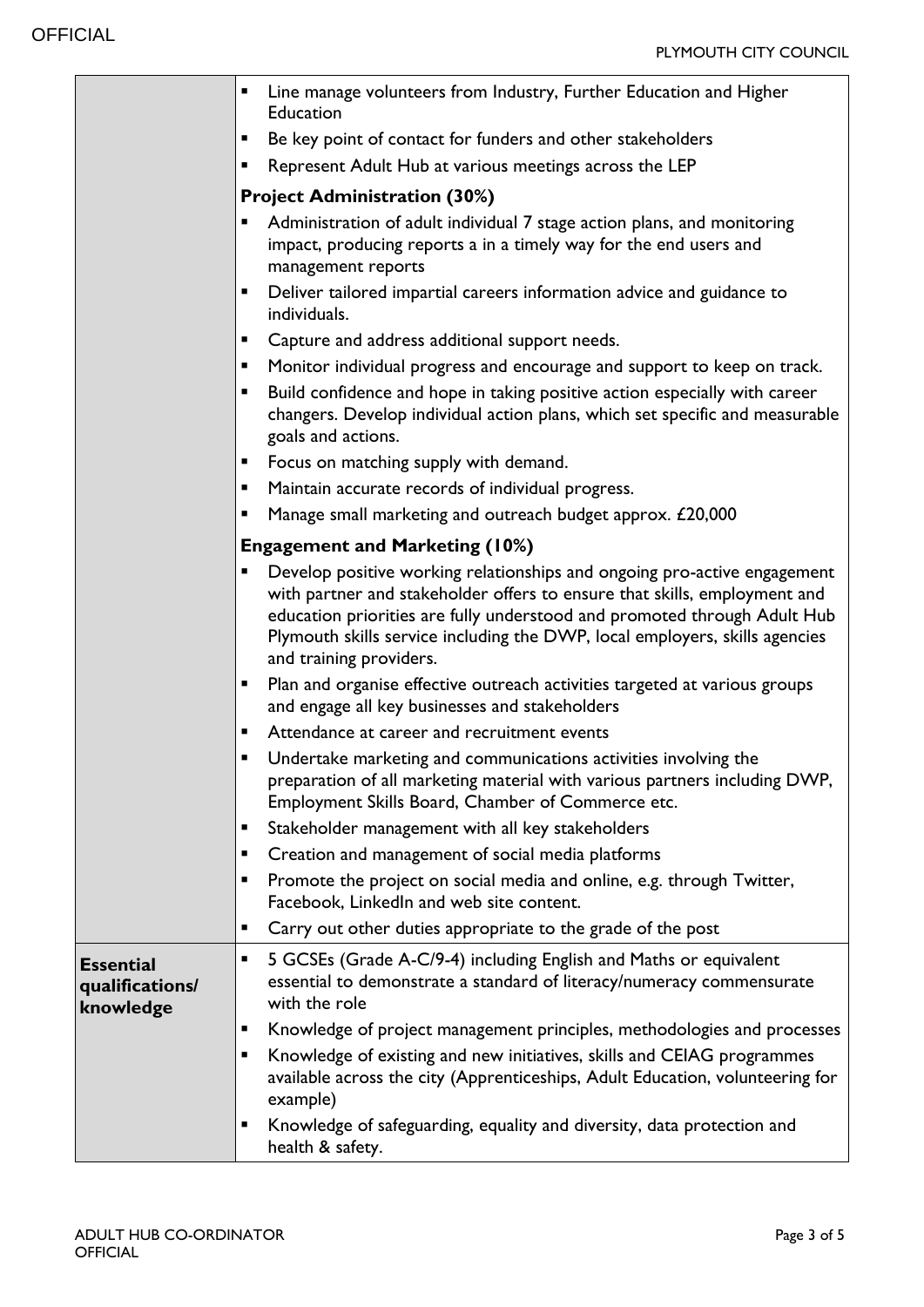| <b>Desirable</b>               | A degree in a related field<br>$\blacksquare$                                                                                                                                                                    |
|--------------------------------|------------------------------------------------------------------------------------------------------------------------------------------------------------------------------------------------------------------|
| qualifications/                |                                                                                                                                                                                                                  |
| knowledge                      |                                                                                                                                                                                                                  |
| <b>Essential</b><br>experience | Experience of reporting and achieving targets related to positive outcomes<br>п<br>for people and/or organisations worked with relating to skills agenda and<br>individual's skills journeys.                    |
|                                | Experience of active engagement with partners including PCC, DWP, NCS,<br>п<br>training providers and employers.                                                                                                 |
|                                | Experience of working in a complex multi-agency/partnership setting.                                                                                                                                             |
|                                | Evidence of working on own initiative and responding independently to<br>unexpected problems.                                                                                                                    |
|                                | Experience of raising aspirations, removing barriers and enabling individuals<br>п<br>to achieve the best possible outcomes.                                                                                     |
|                                | Experience of using social media to engage others about successful<br>п<br>organisational and individual successes and to promote services.                                                                      |
| <b>Desirable</b>               | <b>Experience of Event Management</b><br>п                                                                                                                                                                       |
| experience                     | Marketing experience<br>п                                                                                                                                                                                        |
|                                | Working with large organisations and SMEs<br>п                                                                                                                                                                   |
|                                | Ability to undertake research; both desk-top and through visits to<br>п<br>organisations                                                                                                                         |
|                                | To be aware of the principles of the data protection legislation and codes of<br>п<br>practice covering the recording and sharing of information about individuals                                               |
| <b>Essential skills</b>        | A proven ability to engage with and support people with their skills<br>п<br>development and employability.                                                                                                      |
|                                | A proven ability to engage with stakeholders and agencies in service<br>٠<br>support for adult provision                                                                                                         |
|                                | Excellent customer service skills and ability to build rapport quickly.<br>п                                                                                                                                     |
|                                | Ability to undertake a full needs assessment for each person at the<br>п<br>beginning of their skills journey.                                                                                                   |
|                                | Ability to work with and coordinate others in complex internal and<br>п<br>external stakeholder environments and match service pathways into a range<br>of outcomes including those relating to:                 |
|                                | Employment, including Apprenticeships and Work experience<br>$\circ$<br>placements<br>o Training, Education, Volunteering, Self-employment,<br><b>Employability skills</b><br>Mental health support.<br>$\circ$  |
|                                | High level of interpersonal and communication skills are needed in order to<br>exchange complex information with a range of audiences such as Senior<br>Officers, project stakeholders and outside organisations |
|                                | Negotiating and persuasive skills are used to be able to influence others in a<br>п<br>particular course of action                                                                                               |
|                                | Problem solving to identify solutions to problems posed<br>п                                                                                                                                                     |
|                                | Planning and organisational skills to plan meetings and events<br>п                                                                                                                                              |
|                                | Budget management and monitoring skills to produce accurate reports.                                                                                                                                             |